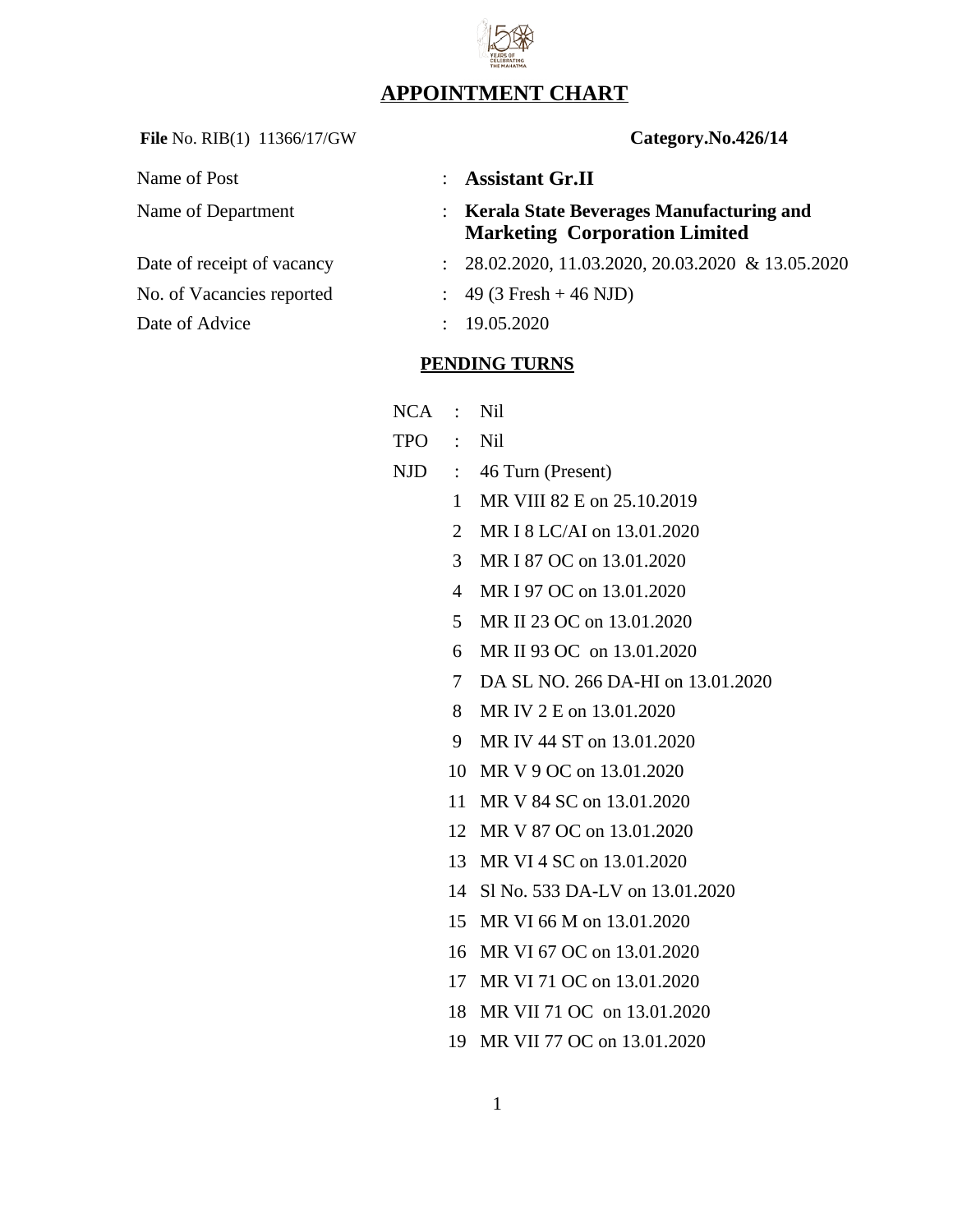- Sl No. 101 DA LV on 13.01.2020
- MR VIII 11 OC on 13.01.2020
- Sl. No. 134 DA HI on 13.01.2020
- MR VIII 13 OC on 13.01.2020
- MR VIII 14 E on 13.01.2020
- MR VIII 17 OC on 13.01.2020
- MR VIII 24 SC on 13.01.2020
- MR VIII 29 OC on 13.01.2020
- MR VIII 31 OC on 13.01.2020
- MR VIII 32 SC on 13.01.2020
- MR VIII 40 OBC on 13.01.2020
- MR VIII 44 ST on 13.01.2020
- MR VIII 59 OC on 13.01.2020
- MR VIII 62 E on 13.01.2020
- MR VIII 63 OC on 13.01.2020
- MR VIII 64 SC on 13.01.2020
- MR VIII 68 LC/AI on 13.01.2020
- MR VIII 77 OC on 13.01.2020
- MR VIII 78 E on 13.01.2020
- MR VIII 99 OC on 13.01.2020
- MR VIII 100 V on 13.01.2020
- MR IX 2 E on 13.01.2020
- MR IX 4 SC on 13.01.2020
- MR IX 6 M on 13.01.2020
- MR IX 7 OC on 13.01.2020
- MR IX 8 LC/AI on 13.01.2020
- DA Sl No. 234 on 13.01.2020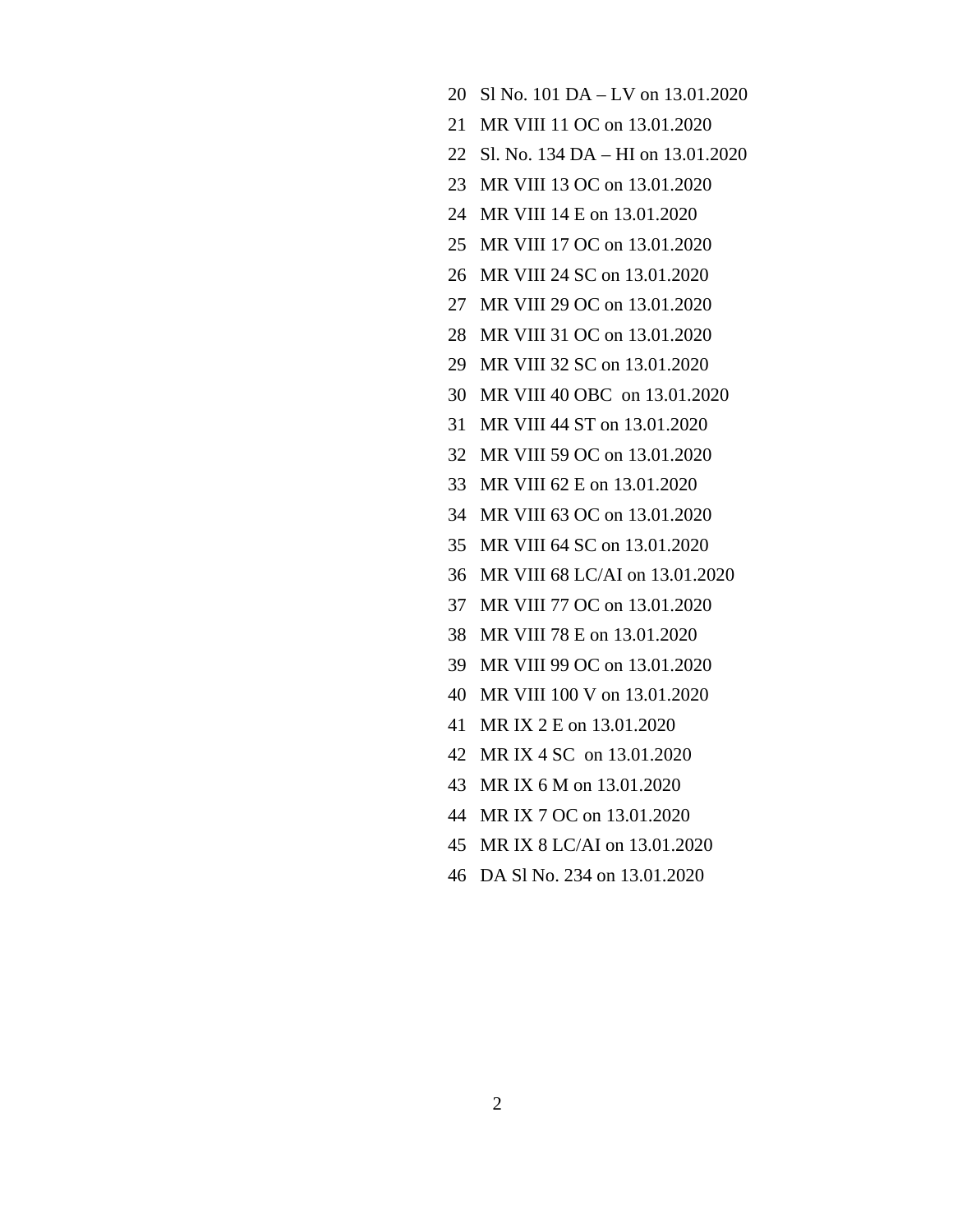### **Main Rotation Starts from**

| <b>SI</b><br>No. | <b>Name and Address</b>                                                                                                                                                                                                                                                   | Rank No.   | <b>Community</b>                 | <b>Rotation as approved</b><br>by the Commission                            | <b>Remarks</b> |
|------------------|---------------------------------------------------------------------------------------------------------------------------------------------------------------------------------------------------------------------------------------------------------------------------|------------|----------------------------------|-----------------------------------------------------------------------------|----------------|
| $\mathbf{1}$     | <b>ATHIRA G R</b><br><b>NANDANAM SNRA-90</b><br>SOORYA NAGAR,<br><b>MANNANTHALA</b><br><b>POUDIKKONAM</b><br>TRIVANDRUM-695587                                                                                                                                            | R-935      |                                  | <b>MRIX 13 OC</b>                                                           |                |
| $\overline{2}$   | <b>SMITHANS</b><br>SASIBHAVAN<br><b>EANIKKARA</b><br><b>KARAKULAM PO</b><br>TRIVANDRUM-695564                                                                                                                                                                             | R-951      | Ezhava                           | <b>MRIX 14 E</b>                                                            |                |
| 3                | <b>JAYASREE M</b><br>VAALIPARAMBIL HOUSE<br><b>EDAMUTTAM</b><br><b>THRISSUR-680568</b>                                                                                                                                                                                    | R-955      | <b>THIYYA</b>                    | NJD Compensation to<br>MR VIII 82 E advised on<br>25.10.2019 satisfied now. |                |
| 4                | <b>AKHILA XAVIER</b><br><b>Permanent Address</b><br><b>ARUN COTTAGE</b><br>AYYAPPANKUZHI,<br>PARUTHIKUZHI PO<br>THIRUVANANTHAPURAM<br>695541<br><b>Communication Address</b><br><b>AYANIVILA PUTHEN VEEDU</b><br>KAKKAMOOLA KALLIYOOR P O<br>THIRUVANANTHAPURAM<br>695042 | $R-5(S/L)$ | <b>LATIN</b><br><b>CATHOLICS</b> | NJD Compensation to<br>MR I 8 LC/AI advised on<br>13.01.2020 satisfied now. |                |
| 5                | <b>VISHNUMR</b><br><b>Permanent Address</b><br>KAMALABHAVAN V T NAGAR A-25<br><b>MANIKANTESWARAM P O</b><br>TRIVANDRUM-695013<br><b>Communication Address</b><br><b>SOWPARNIKA</b><br>V T NAGAR-C-48/2<br><b>MANIKANTESWARAM PO</b><br>TRIVANDRUM-695013                  | R-938      |                                  | NJD Compensation to<br>MR I 87 OC advised on<br>13.01.2020 satisfied now.   |                |
| 6                | <b>VISHNUPRAGEETH N P</b><br>NARAYANA VILASAM<br>PALAPPURAM PO, OTTAPALAM<br>PALAKKAD-679103                                                                                                                                                                              | R-939      |                                  | NJD Compensation to<br>MR I 97 OC advised on<br>13.01.2020 satisfied now.   |                |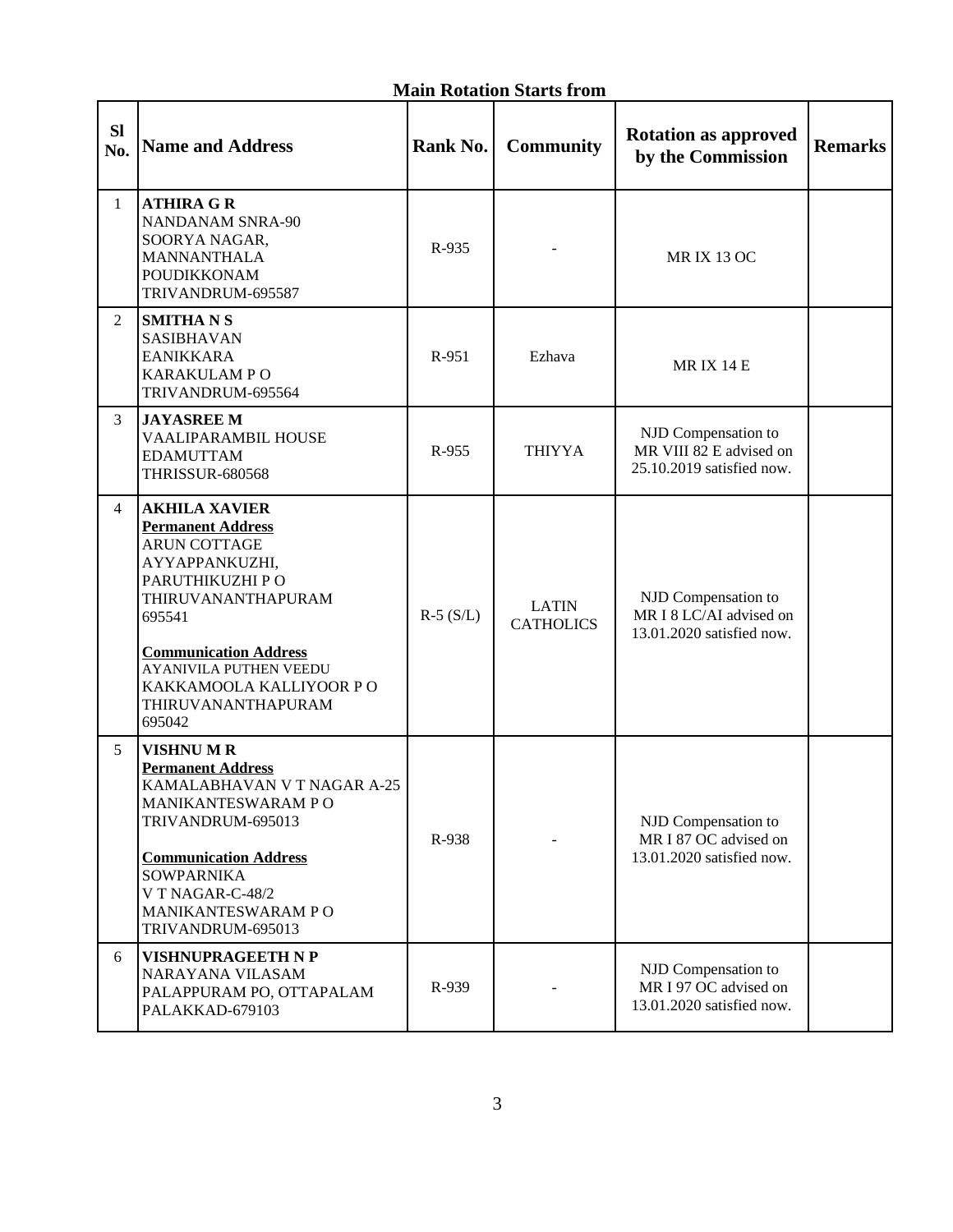| $\overline{7}$ | <b>AKHIL VS</b><br><b>AVS BHAVAN</b><br>KARODE, CHAROTTUKONAM<br>KARODE PO,<br>THIRUVANANTHAPURAM<br>695506                                                                                                                  | R-940             |                              | NJD Compensation to<br>MR II 23 OC advised on<br>13.01.2020 satisfied now.            |  |
|----------------|------------------------------------------------------------------------------------------------------------------------------------------------------------------------------------------------------------------------------|-------------------|------------------------------|---------------------------------------------------------------------------------------|--|
| 8              | <b>SUDHEESH S</b><br><b>USHAS BHAVAN/224</b><br>URALIVILA PUTHEN VEEDU<br><b>KALLAYAM</b><br>THIRUVANANTHAPURAM<br>695043                                                                                                    | R-941             |                              | NJD Compensation to<br>MR II 93 OC advised on<br>13.01.2020 satisfied now.            |  |
| 9              | <b>SNEHA S MOHAN</b><br>KASTHURI, HOUSE NO TRA 205<br>THEVALLY PO<br>KOLLAM-691009                                                                                                                                           | $R-16$<br>DA List | DA-HI                        | NJD Compensation to<br>DA SL NO. 266 DA-HI<br>advised on 13.01.2020<br>satisfied now. |  |
| 10             | <b>SUBITHA SUGATHAN</b><br><b>Permanent Address</b><br>THOPPIL HOUSE<br><b>JANARAKSHA ROAD,</b><br>KUMARANALLOOR PO<br>KOTTAYAM-686016<br><b>Communication Address</b><br>KILIRTHAYIL HOUSE<br>PAYYAPPADY<br>KOTTAYAM-686011 | R-965             | Ezhava                       | NJD Compensation to<br>MR IV 2 E advised on<br>13.01.2020 satisfied now.              |  |
| 11             | <b>HARIKUMAR P S</b><br>PLACKAL H<br>AZHUTHA KALAKETTY<br><b>KANAMALAPO</b><br>KOTTAYAM-686510                                                                                                                               | $R-19(S/L)$       | $ST - MALA$<br><b>ARAYAN</b> | NJD Compensation to<br>MR IV 44 ST advised on<br>13.01.2020 satisfied now.            |  |
| 12             | <b>RINTO C J</b><br><b>CHIRAYATH HOUSE</b><br>THIROOR, P M KUNNU<br>POMGKAVU<br><b>THRISSUR-680581</b>                                                                                                                       | R-944             |                              | NJD Compensation to<br>MR V 9 OC advised on<br>13.01.2020 satisfied now.              |  |
| 13             | <b>KAVITHAK</b><br>PADINJAMURI<br>KUMARAMPUTHUR/PALLAVUR/PA<br><b>LLASSANA</b><br><b>PALLAVUR</b><br>PALAKKAD-678688                                                                                                         | R-43 S/L          | $SC -$<br><b>CHERUMAN</b>    | NJD Compensation to<br>MR V 84 SC advised on<br>13.01.2020 satisfied now.             |  |
| 14             | SANTHOSHKUMAR A<br><b>SURESH BHAVAN</b><br>PALATHARA, VENJARAMOODU<br>VENJARAMOODU PO<br>THIRUVANANTHAPURAM 695607                                                                                                           | R-947             |                              | NJD Compensation to<br>MR V 87 OC advised on<br>13.01.2020 satisfied now.             |  |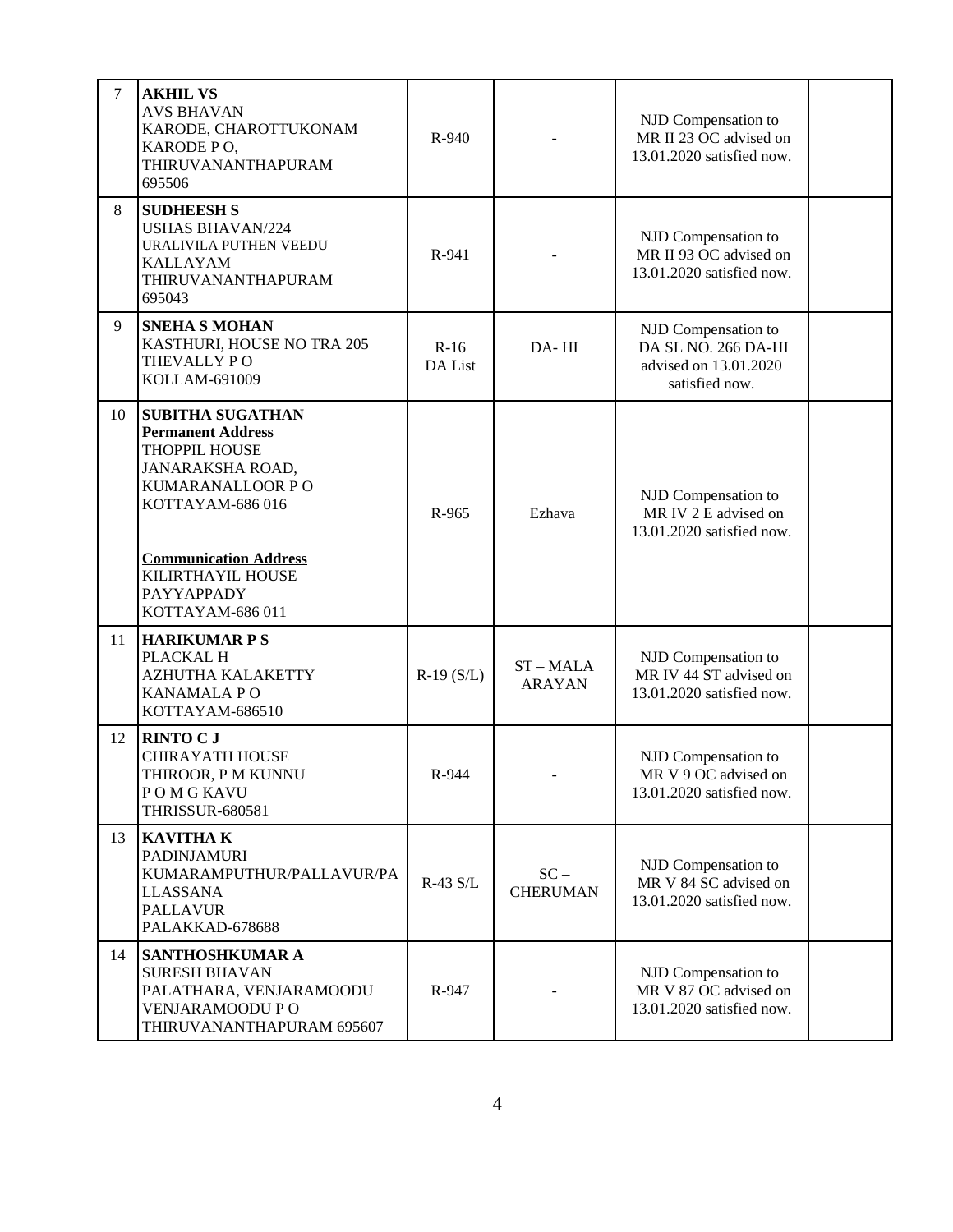| 15 | <b>SREELESH C V</b><br>CHENAKKALAYIL<br>ERAVIMANGALAM<br>KOTTAYAM-686613                                                                                                                                                                | $R-44$<br>S/L     | <b>SC-PULAYA</b> | NJD Compensation to<br>MR VI 4 SC advised on<br>13.01.2020 satisfied now.       |  |
|----|-----------------------------------------------------------------------------------------------------------------------------------------------------------------------------------------------------------------------------------------|-------------------|------------------|---------------------------------------------------------------------------------|--|
| 16 | <b>SWARNAPO</b><br>PALAKKIL OTHAYAMADATH<br>ELLARINHI,<br>SREEKANDAPURAM<br>KOOTTUMUGHAM PO<br><b>KANNUR-670631</b>                                                                                                                     | $R-13$<br>DA List | $DA - LV$        | NJD Compensation to<br>Sl No. 533 DA-LV advised<br>on 13.01.2020 satisfied now. |  |
| 17 | <b>JASIM RA</b><br><b>RANJANA</b><br><b>NARIKKUNI</b><br><b>PARANNUR</b><br>KOZHIKODE -673585                                                                                                                                           | $R-48$ S/L        | <b>MUSLIM</b>    | NJD Compensation to<br>MR VI 66 M advised on<br>13.01.2020 satisfied now.       |  |
| 18 | <b>SHEEBAK</b><br><b>Permanent Address</b><br><b>KAPPURU VEETIL</b><br><b>ENKAKAD</b><br><b>THRISSUR-680589</b><br><b>Communication Address</b><br><b>SREELAKAM</b><br>MULAMKUNNATHUKAVU<br><b>THRISSUR- 680581</b>                     | R-950             |                  | NJD Compensation to<br>MR VI 67 OC advised on<br>13.01.2020 satisfied now.      |  |
| 19 | <b>SREEKALA S</b><br><b>Permanent Address</b><br>PARAYIL VEEDU PASUVANNARA<br><b>KEEZHAROORP O</b><br>TRIVANDRUM-695124<br><b>Communication Address</b><br>PARAYI VEEDU PASUVANNARA<br><b>KEEZHAROORP O</b><br>TRIVANDRUM-695130        | R-954             |                  | NJD Compensation to<br>MR VI 71 OC advised on<br>13.01.2020 satisfied now.      |  |
| 20 | <b>ASHAP</b><br><b>Permanent Address</b><br><b>ANANYA</b><br>CHEPPAD P O, MUTHUKULAM<br><b>NORTH</b><br>ALAPPUZHA-690507<br><b>Communication Address</b><br><b>SREE RAGAM</b><br>MANNAM QUARTERS,<br>PAZHAVEEDU P O<br>ALAPPUZHA-688009 | R-956             |                  | NJD Compensation to<br>MR VII 71 OC advised on<br>13.01.2020 satisfied now.     |  |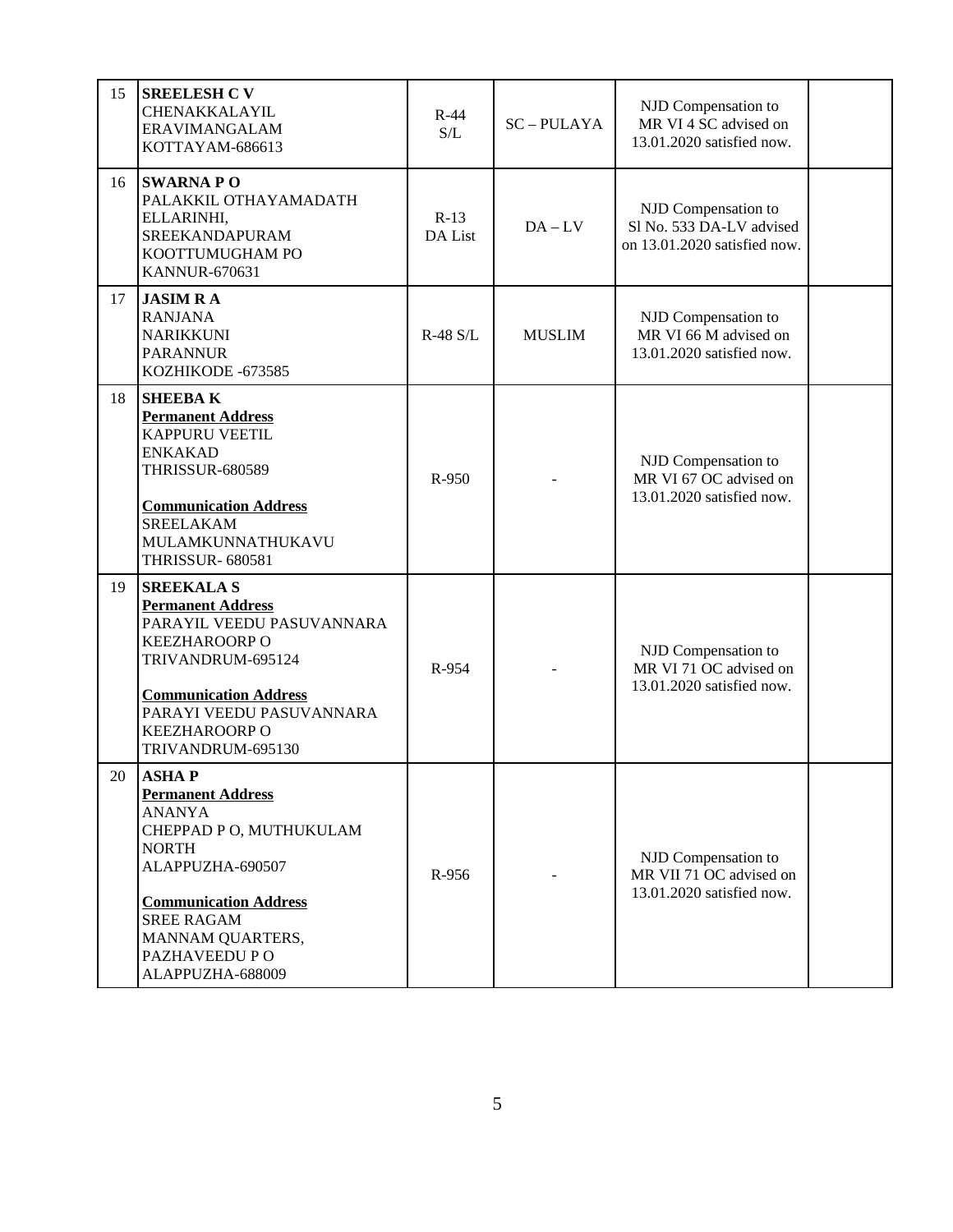| 21 | <b>PRASEEDA S NAIR</b><br>ATHIRA, RSLBN-145<br>KESAVAN NAIR ROAD,<br>POOJAPPURA PO<br>THIRUVANANTHAPURAM-695012                                                                                                                                                                                    | R-959             |                                                                              | NJD Compensation to<br>MR VII 77 OC advised on<br>13.01.2020 satisfied now.           |  |
|----|----------------------------------------------------------------------------------------------------------------------------------------------------------------------------------------------------------------------------------------------------------------------------------------------------|-------------------|------------------------------------------------------------------------------|---------------------------------------------------------------------------------------|--|
| 22 | <b>SUDHITS</b><br>THIAKKOOTTATHIL HOUSE<br>PALLISSERY<br><b>ARATTUPUZHA PO</b><br><b>THRISSUR-680562</b>                                                                                                                                                                                           | $R-14$<br>DA List | $DA - LV$                                                                    | NJD Compensation to<br>Sl No. 101 DA - LV<br>advised on 13.01.2020<br>satisfied now.  |  |
| 23 | <b>BIJUS</b><br><b>Permanent Address</b><br><b>MARUTHAM CODU</b><br>KALIYANVILAKATHU VEEDU<br><b>KEEZHAROOR PO</b><br>THIRUVANANTHAPURAM-695130<br><b>Communication Address</b><br><b>NAVANEETHAM</b><br><b>EDAKONAM ROAD</b><br>THEMBAMUTTOM<br><b>BALARAMAPURAM</b><br>THIRUVANANTHAPURAM-695501 | R-962             | NJD Compensation to<br>MR VIII 11 OC advised on<br>13.01.2020 satisfied now. |                                                                                       |  |
| 24 | <b>SAJIKUMAR J V</b><br><b>DEVI NIVAS</b><br>KOTTUKALKONAM<br>KATTACHALKUZHI PO<br>THIRUVANANTHAPURAM                                                                                                                                                                                              | $R-17$<br>DA List | $DA-HI$                                                                      | NJD Compensation to<br>Sl. No. 134 DA - HI<br>advised on 13.01.2020<br>satisfied now. |  |
| 25 | <b>AISWARYA J</b><br><b>AISWARIYA</b><br>CHINGOLIPO,<br>ALAPPUZHA-690532                                                                                                                                                                                                                           | R-963             |                                                                              | NJD Compensation to<br>MR VIII 13 OC advised on<br>13.01.2020 satisfied now.          |  |
| 26 | <b>RAHUL MOHAN</b><br>AMBALATHI VILA VEEDU<br><b>NEDUMPANA</b><br>KOLLAM - 691576                                                                                                                                                                                                                  | R-979             | Ezhava                                                                       | NJD Compensation to<br>MR VIII 14 E advised on<br>13.01.2020 satisfied now.           |  |
| 27 | <b>ASHA B K</b><br><b>Permanent Address</b><br>THEKKADATHU VEEDU<br><b>CHURULA</b><br>KUZHIMATHICADU P O<br><b>KOLLAM</b><br><b>Communication Address</b><br><b>RAJESH BHAVAN</b><br><b>KUNDARA</b><br>KUZHIMATHICADU P O<br><b>KOLLAM</b>                                                         | R-967             |                                                                              | NJD Compensation to<br>MR VIII 17 OC advised on<br>13.01.2020 satisfied now.          |  |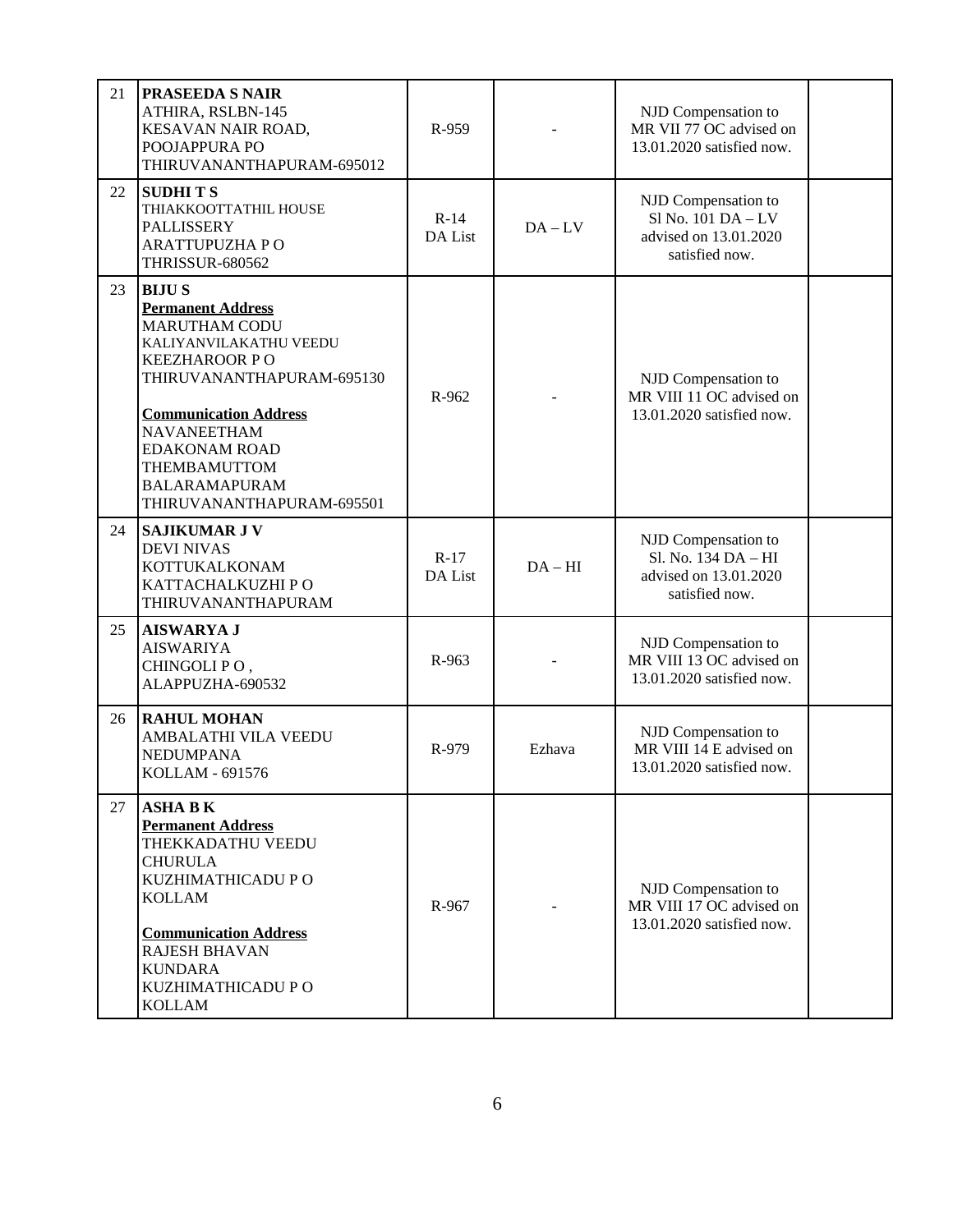| 28 | <b>SARIGA CM</b><br>CHOYIMADATHIL<br>KAREETIPARAMBA<br>MANIPURAM,<br>KOZHIKODE-673572                                                                                                                                                                                                           | R-45 S/L   | $SC -$<br><b>CHERUMAN</b>             | NJD Compensation to<br>MR VIII 24 SC advised on<br>13.01.2020 satisfied now.  |  |
|----|-------------------------------------------------------------------------------------------------------------------------------------------------------------------------------------------------------------------------------------------------------------------------------------------------|------------|---------------------------------------|-------------------------------------------------------------------------------|--|
| 29 | <b>SUMESH C</b><br><b>CHEMMINIKKARA</b><br><b>THONDIYIL</b><br>AMARAMBALAM<br><b>MALAPPURAM</b>                                                                                                                                                                                                 | R-969      |                                       | NJD Compensation to<br>MR VIII 29 OC advised on<br>13.01.2020 satisfied now.  |  |
| 30 | <b>AMITHA KRISHNAN U</b><br><b>AMITHA</b><br><b>VELLANCHIRA</b><br>PANAVOOR PO,<br>THIRUVANANTHAPURAM<br>695568                                                                                                                                                                                 | R-970      |                                       | NJD Compensation to<br>MR VIII 31 OC advised on<br>13.01.2020 satisfied now.  |  |
| 31 | ANILA ACHUTHANKUTTY K<br>KARIKOTTIL HOUSE<br>CHILLENTHODU<br>KOMBANAD PO<br>ERNAKULAM-683555                                                                                                                                                                                                    | $R-46$ S/L | <b>SC-PARAYAN</b>                     | NJD Compensation to<br>MR VIII 32 SC advised on<br>13.01.2020 satisfied now.  |  |
| 32 | <b>VAISAKHMS</b><br><b>V K BHAVAN</b><br>NETTA NEDUMANGAD<br>NEDUMANGAD PO<br>THIRUVANANTHAPURAM<br>695541                                                                                                                                                                                      | R-1000     | $OBC -$<br><b>VELAANS</b><br>(Velaan) | NJD Compensation to<br>MR VIII 40 OBC advised<br>on 13.01.2020 satisfied now. |  |
| 33 | <b>JIJICP</b><br><b>THENIYADAN</b><br><b>MENACHODY</b><br><b>ALACHERY</b><br><b>KANNUR</b>                                                                                                                                                                                                      | R-20 S/L   | $ST -$<br><b>KURUCHIYAN</b>           | NJD Compensation to<br>MR VIII 44 ST advised on<br>13.01.2020 satisfied now.  |  |
| 34 | <b>JESSY AB</b><br><b>Permanent Address</b><br>KUNNIL PUTHEN VEEDU<br>GANDHIPURAM<br>SREEKARIYAM PO<br>TRIVANDRUM-695017<br><b>Communication Address</b><br><b>CHITRANJALI HOUSE E-66</b><br><b>CHILAMBIL LANE</b><br><b>GANDHIPURAM</b><br>SREEKARIYAM PO<br>TRIVANDRUM-695017<br>(SIUC NADAR) | R-972      | <b>SIUC NADAR</b>                     | NJD Compensation to<br>MR VIII 59 OC advised on<br>13.01.2020 satisfied now.  |  |
| 35 | <b>NAYANAKR</b><br>KIZHAKKECHARUVIL<br><b>MEZHUVELI</b><br>PATHANAMTHITTA-689507                                                                                                                                                                                                                | R-981      | Ezhava                                | NJD Compensation to<br>MR VIII 62 E advised on<br>13.01.2020 satisfied now.   |  |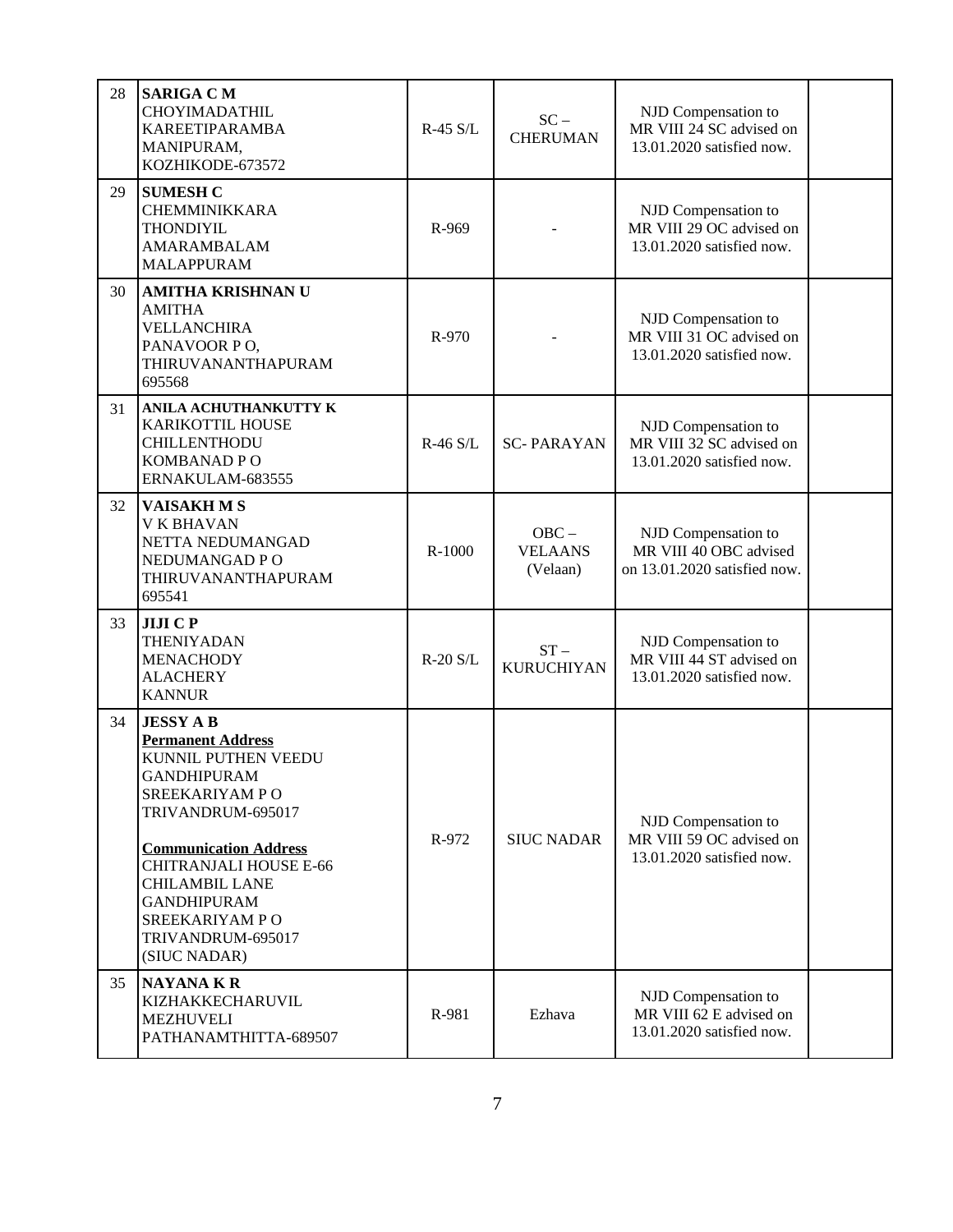| 36 | <b>CHITHIRA CM</b><br><b>CHAITHRA BHAVAN</b><br><b>AIRAPURAM PO</b><br><b>ERNAKULAM</b>                                                                                                                                                                                                                | R-975       |                                  | NJD Compensation to<br>MR VIII 63 OC advised on<br>13.01.2020 satisfied now.    |  |
|----|--------------------------------------------------------------------------------------------------------------------------------------------------------------------------------------------------------------------------------------------------------------------------------------------------------|-------------|----------------------------------|---------------------------------------------------------------------------------|--|
| 37 | <b>CHINCHU HARIDAS</b><br><b>CHIPPY NIVAS</b><br>MANJUMALA ATTORAM<br><b>IDUKKI-685533</b>                                                                                                                                                                                                             | R-47 S/L    | SC-SAMBAVA                       | NJD Compensation to<br>MR VIII 64 SC advised on<br>13.01.2020 satisfied now.    |  |
| 38 | <b>BIJULAL M</b><br><b>Permanent Address</b><br><b>KOLLAMANNADI</b><br><b>KAPPIMALA</b><br><b>KANNUR</b><br><b>Communication Address</b><br>PUTHUSSERY HOUSE<br>VAZHACHAL KAVALA<br><b>KARUKUTTY</b><br>ERNAKULAM-683576                                                                               | $R-7$ $S/L$ | <b>LATIN</b><br><b>CATHOLICS</b> | NJD Compensation to<br>MR VIII 68 LC/AI advised<br>on 13.01.2020 satisfied now. |  |
| 39 | <b>KARTHIKA V J</b><br>PUTHEN KATTAKKAL VEEDU,<br><b>ARYANADPO</b><br>THIRUVANANTHAPURAM<br>695542                                                                                                                                                                                                     | R-986       |                                  | NJD Compensation to<br>MR VIII 77 OC advised on<br>13.01.2020 satisfied now.    |  |
| 40 | <b>SALUS</b><br>KULAMADAPUTHEN VEEDU<br><b>VELLIMON</b><br><b>VELLIMON WEST</b><br>KOLLAM-691511                                                                                                                                                                                                       | R-998       | Ezhava                           | NJD Compensation to<br>MR VIII 78 E advised on<br>13.01.2020 satisfied now.     |  |
| 41 | <b>ANOOJM</b><br><b>Permanent Address</b><br>VILAYIL VEEDU,T C 18/668<br>PUNNAKKAMUGAL<br><b>ARAMADA PO</b><br>THIRUVANANTHAPURAM<br>695032<br><b>Communication Address</b><br>T C 48/883(2) ASHAMADHAVAM<br><b>TRA 14J</b><br><b>TAGORE ROAD</b><br><b>ARAMADA PO</b><br>THIRUVANANTHAPURAM<br>695032 | R-987       |                                  | NJD Compensation to<br>MR VIII 99 OC advised on<br>13.01.2020 satisfied now.    |  |
| 42 | <b>JITHUN</b><br><b>NELLIYERI (HOUSE)</b><br><b>NARIKKUNI</b><br><b>NARIKKUNI PO</b><br>KOZHIKODE-673 585                                                                                                                                                                                              | R-993       | V-ASARI                          | NJD Compensation to<br>MR VIII 100 V advised on<br>13.01.2020 satisfied now.    |  |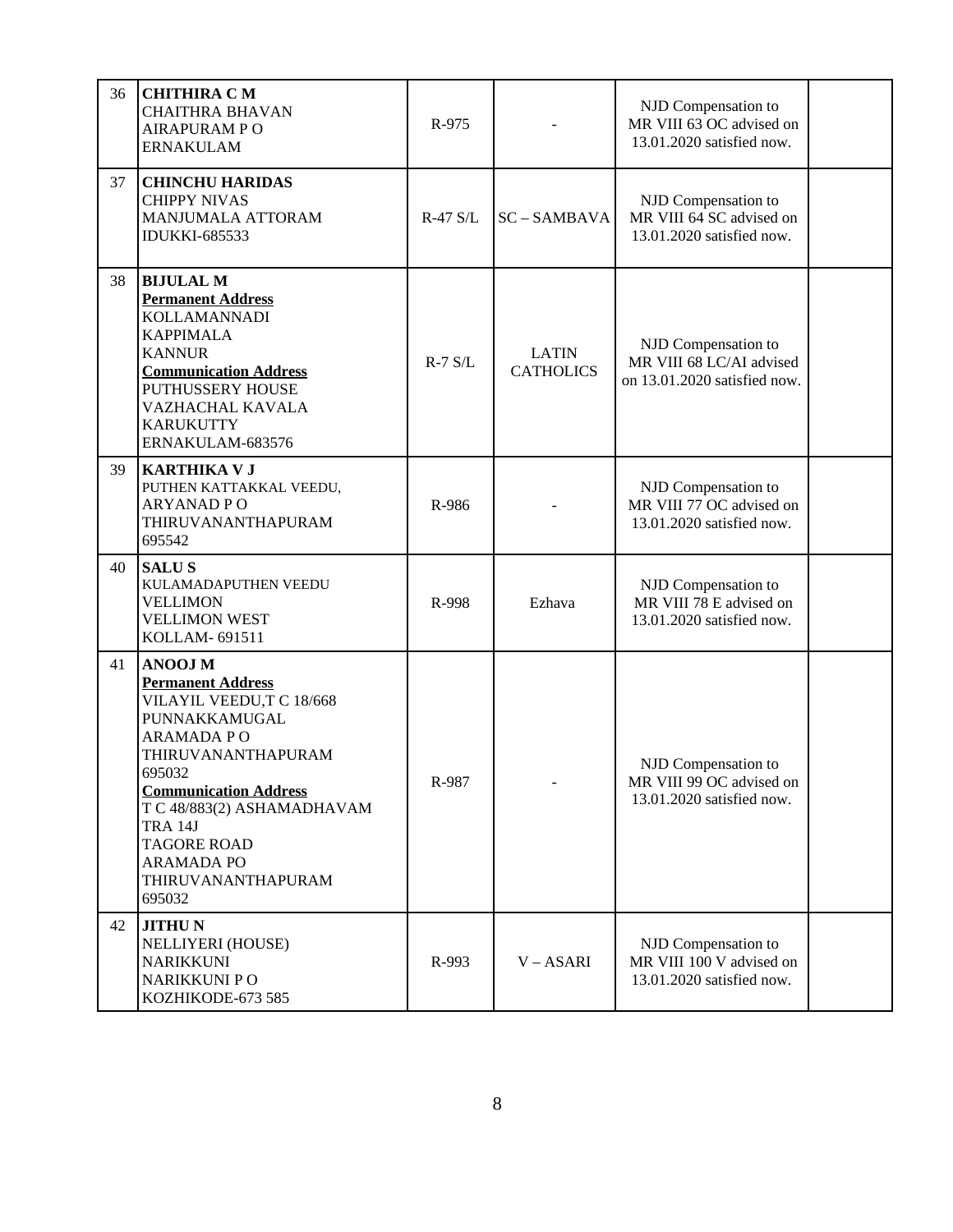| 43 | <b>HARSHAM</b><br><b>SARATH NIVAS</b><br><b>KALIKULAMBU</b><br>KOLLENGODE POST,<br>PALAKKAD-678506                                                                                                                                                                                         | R-1002            | Ezhava                           | NJD Compensation to<br>MR IX 2 E advised on<br>13.01.2020 satisfied now.     |  |
|----|--------------------------------------------------------------------------------------------------------------------------------------------------------------------------------------------------------------------------------------------------------------------------------------------|-------------------|----------------------------------|------------------------------------------------------------------------------|--|
| 44 | <b>RENJITH M R</b><br>MEKKONAM HOUSE<br>KARIYAMKODE (PO),<br>KOTTAYI<br>PALAKKAD-678572                                                                                                                                                                                                    | R-48 S/L          | $SC -$<br><b>KANAKKAN</b>        | NJD Compensation to<br>MR IX 4 SC advised on<br>13.01.2020 satisfied now.    |  |
| 45 | <b>THISSAM A H</b><br><b>Permanent Address</b><br><b>SHEEBA MANZIL</b><br>MOHANAPURAM,<br>KHABARADI NAGAR<br>THONNAKKAL PO<br>TRIVANDRUM-695317<br><b>Communication Address</b><br><b>SHEEBA MANZIL</b><br>MOHANAPURAM,<br><b>KHABARADI NAGAR</b><br>KOITHOORKONAM PO<br>TRIVANDRUM-695584 | $R-49$ S/I.       | <b>MUSLIM</b>                    | NJD Compensation to<br>MR IX 6 M advised on<br>13.01.2020 satisfied now.     |  |
| 46 | <b>KRISHNENDU K V</b><br>KAMALALAYAM,<br><b>VAZHUTHOOR</b><br>CHEMPARATHIVILA,<br>NEYYATTINKARA<br>THIRUVANANTHAPURAM<br>695121                                                                                                                                                            | R-988             |                                  | NJD Compensation to<br>MR IX 7 OC advised on<br>13.01.2020 satisfied now.    |  |
| 47 | <b>REMYAER</b><br>ER BHAVAN, TC 19/1837<br>DR PAI NAGAR<br><b>POOJAPPURA</b><br>TRIVANDRUM-695012                                                                                                                                                                                          | $R-8$<br>S/L      | <b>LATIN</b><br><b>CATHOLICS</b> | NJD Compensation to<br>MR IX 8 LC/AI advised on<br>13.01.2020 satisfied now. |  |
| 48 | <b>KIRAN M</b><br>KIZHAKKEPANIYIL<br><b>ELLUVILA</b><br><b>KARIAVATTOM</b><br>TRIVANDRUM-695581                                                                                                                                                                                            | $R-18$<br>DA List | $DA-HI$                          | NJD Compensation to<br>DA Sl No. 234 advised on<br>13.01.2020 satisfied now. |  |
| 49 | <b>ANCHU KRISHNAN</b><br><b>SOUMYA NIVAS</b><br>MANAKKARA<br>SASTHAMCOTTA PO,<br>KOLLAM-690521                                                                                                                                                                                             | R-990             |                                  | NJD Compensation to<br>MR IX 15 OC advised on<br>13.01.2020 satisfied now.   |  |